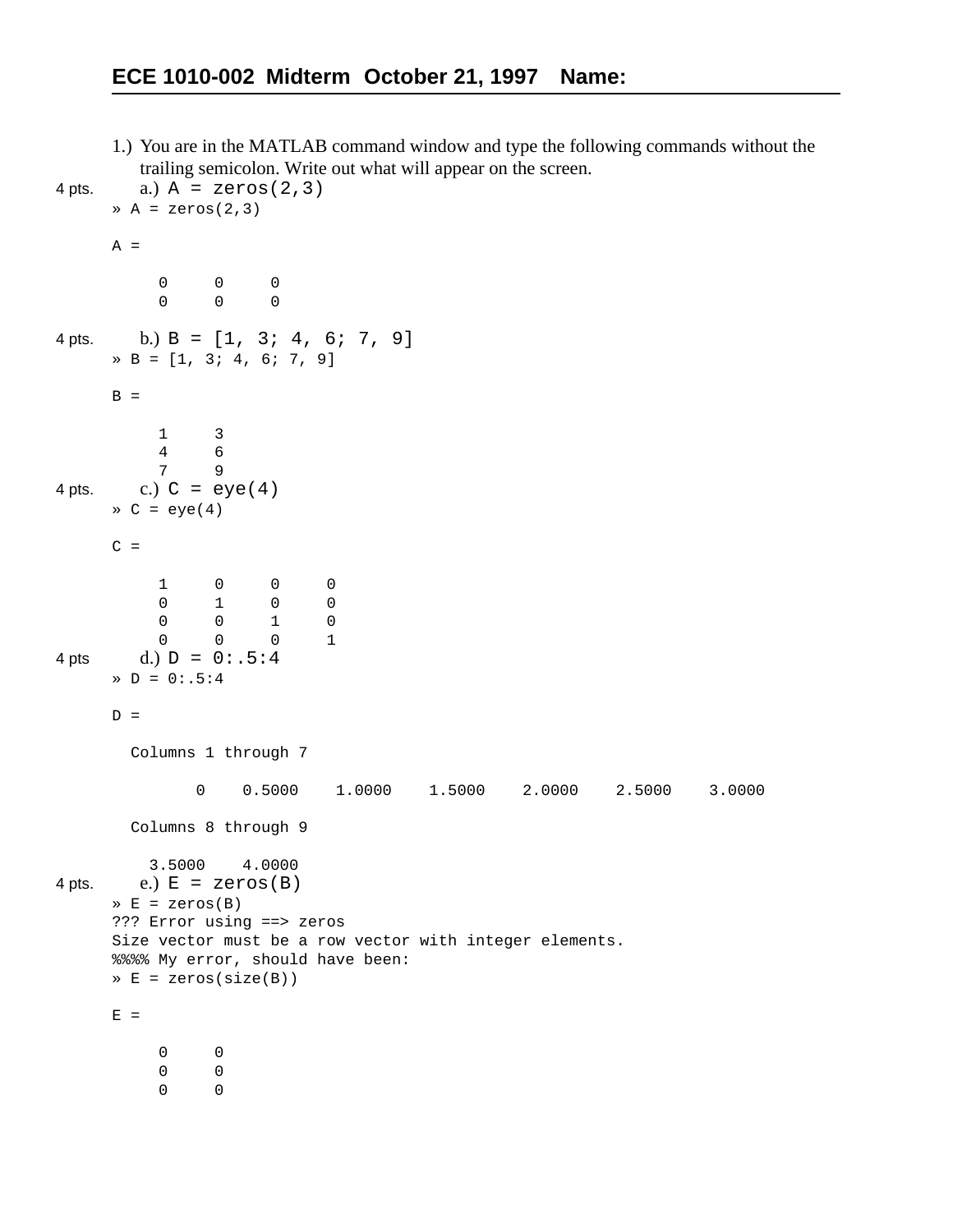2.) Given the following arrays:

4 pts.

4 pts.

4 pts.

 $4$  pts.

 $4$  pts.

2.7 Given the following arrays.  
\n
$$
A = \begin{bmatrix} 1 & 2 & 3 \\ 4 & 5 & 6 \end{bmatrix}, B =
$$
  
\nWhat is the result of the following operations?  
\na.)  $C = A - B$   
\n $\Rightarrow C = A - B$   
\n $\Rightarrow C = A - B$   
\n $\Rightarrow C =$   
\n $\begin{bmatrix} -8 & -6 & -4 \\ -2 & 0 & 2 \end{bmatrix}$   
\nb.)  $D = A \cdot B$   
\n $D =$   
\n $\begin{bmatrix} 9 & 16 & 21 \\ 24 & 25 & 24 \end{bmatrix}$   
\nc.)  $E = A./B$   
\n $E =$   
\n0.1111 0.2500 0.4286  
\n0.6667 1.0000 1.5000  
\nd.)  $F = A \cdot 2$   
\n $F =$   
\n1 4 9  
\n16 25 36  
\ne.)  $G = B/3$   
\n $\Rightarrow G = B/3$   
\n $\Rightarrow G = B/3$   
\n $\Rightarrow G = B/3$   
\n $\Rightarrow G = B/3$   
\n $\Rightarrow G = 1/3$   
\n $\Rightarrow G = B/3$   
\n $\Rightarrow G = B/3$   
\n $\Rightarrow G = 1/3$   
\n $\Rightarrow G = 1/3$   
\n $\Rightarrow G = 2/3$   
\n $\Rightarrow G = 3.0000 2.6667 2.3333$   
\n2.0000 1.6667 1.3333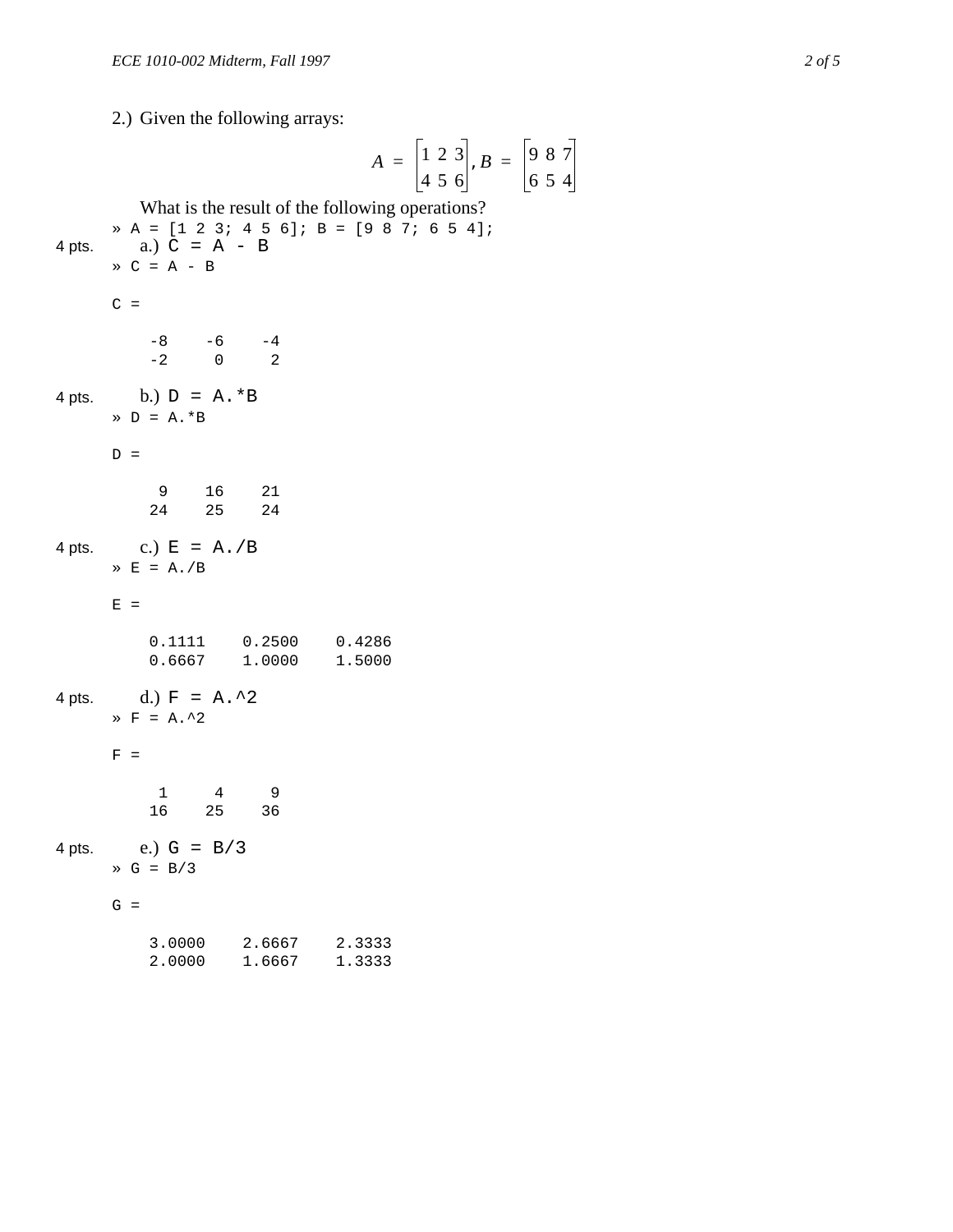```
5 pts. 3.) What output is produced by the following statements?
```

```
x = 0:4;y = x.^{2};\left[\begin{smallmatrix} \mathbf{x}' & \mathbf{y}' \end{smallmatrix}\right] ;
      » [x' y']; % Error; to get a display need to remove the semicolon.
      » [x' y']
      ans =
        0 0
             1 1
             2 4
             3 9
             4 16
      4.) Consider the MATLAB function file listed below:
                    function y = problem4(x, a)\gamma = \text{problem4}(x, a)\,y = zeros(x); %% should have been>> y = zeros(size(x));
                    set1 = find(x >= 0);y(set1) = a*x(set1); %%Remove ';' so set1 will display
                    % End of the function file
          The input to this function is:
             x = [-4 \ 0 \ 3];y = problem4(x, 5);
5 pts. a.) When the function executes what does set 1 contain?
      \ast x = [-4 \ 0 \ 3];» y = problem4(x,5)
      set1 = 2 3
      y = 0 0 15
```
5 pts. b.) What are the contents of vector  $\gamma$  upon returning from the function call?

• See the above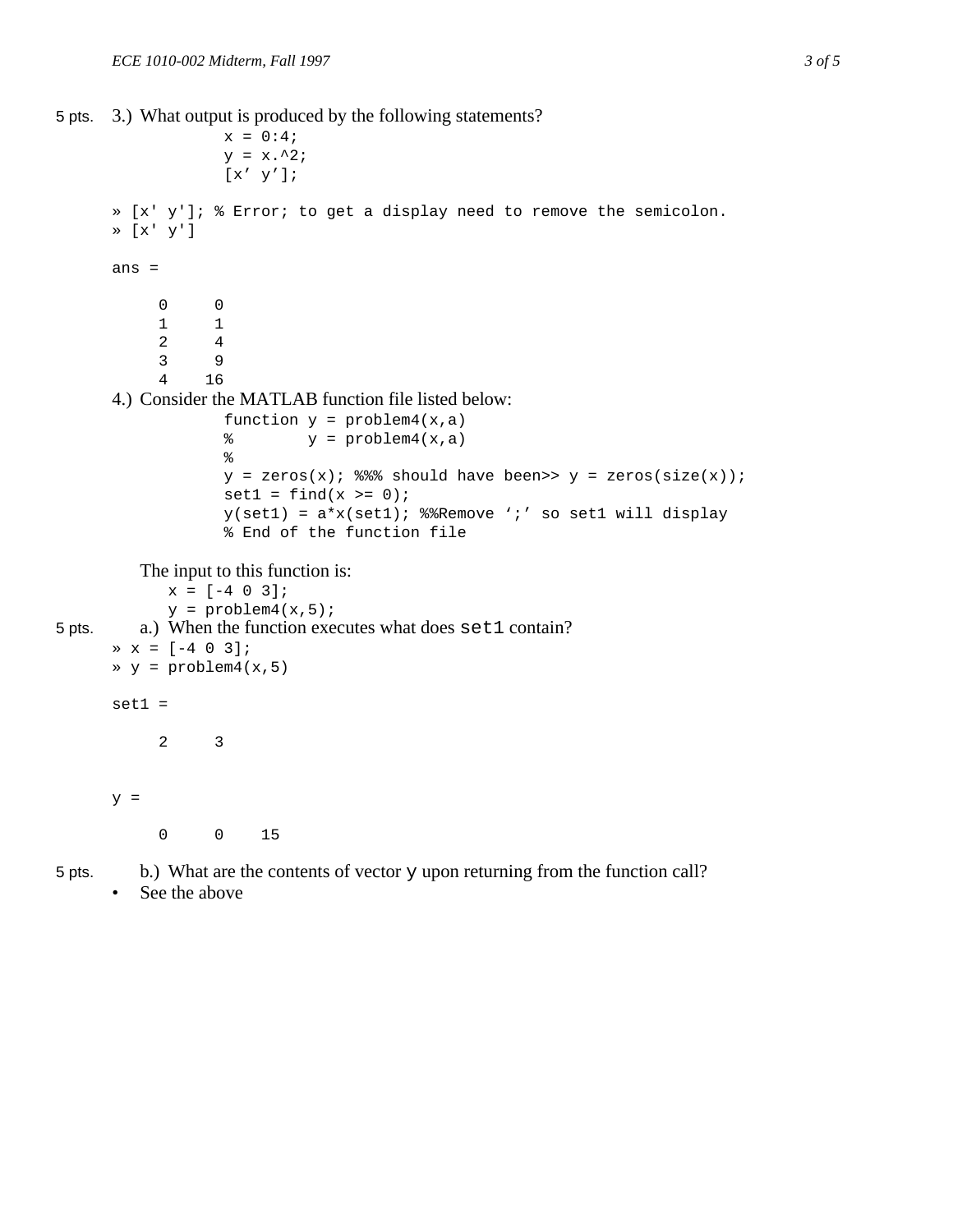10 pts. 5.) We would like to obtain a plot of the function

$$
y = g(x) = 2\cos(2\pi x) + \frac{2}{3}\cos(6\pi x)
$$

for  $0 \le x \le 2$  (error should have been  $0 \le x \le 1$ ) using a step size of 0.01 on the *x*-axis. The MATLAB plot should appear as follows



Provide the MATLAB command listing to produce the above plot, starting with the generation of the x vector.

```
* x = 0:0.01:1;» y = 2*cos(2*pi*x) + 2/3*cos(6*pi*x);
» plot(x,y);
» grid
» title('The function g(x)')
```
4 pts. 6.) Explain the difference between  $\text{atan}(y/x)$  and  $\text{atan2}(y,x)$ 

- The function  $\text{atan}(y/x)$  will return the angle associated with the vector  $(x, y)$  properly only within the quadrants I and IV
- The function  $\text{atan2}(y, x)$  will return the angle in the proper quadrant no matter where it lies, i.e., quadrants I, II, III, or IV